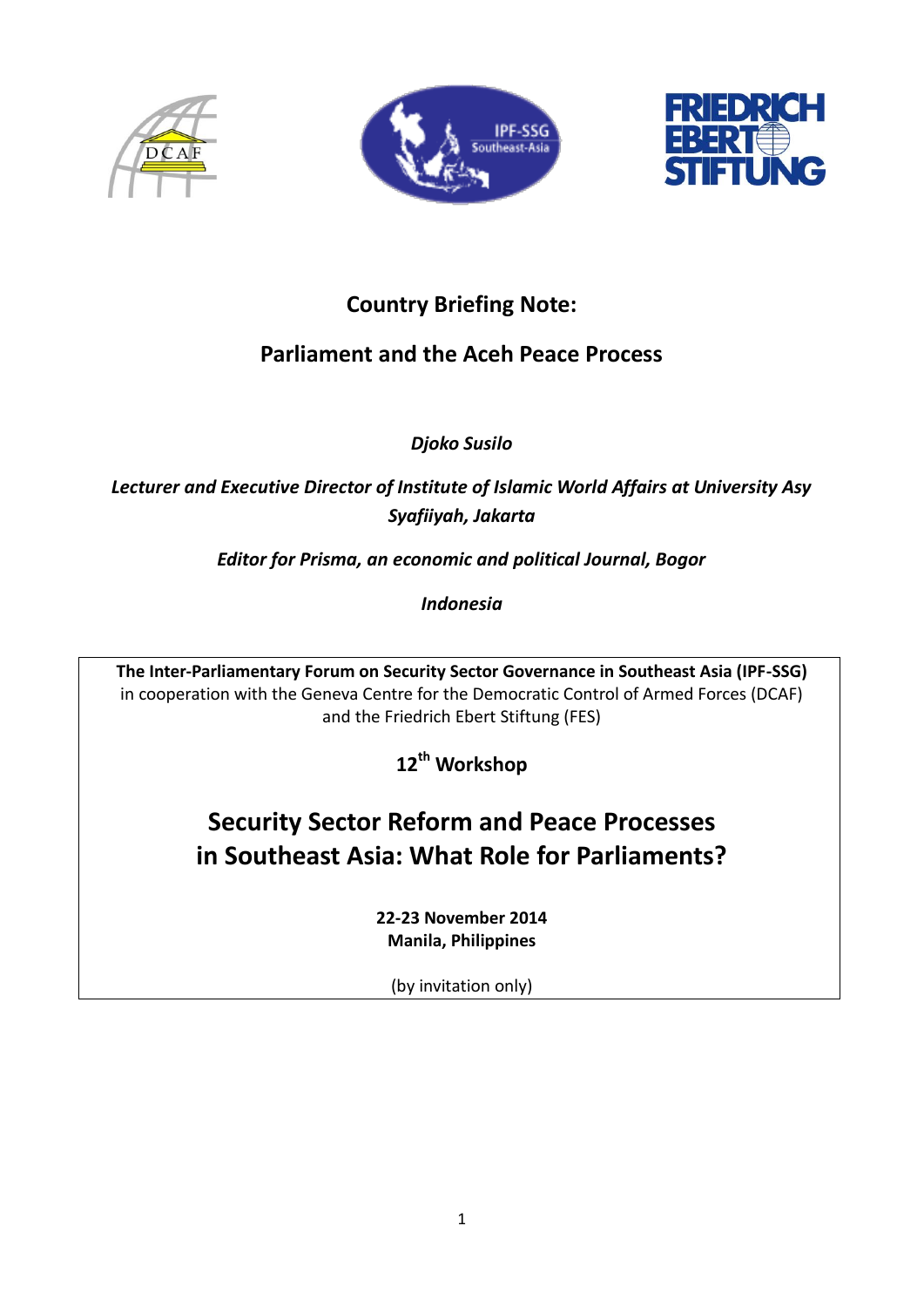#### **Introduction**

The military conflict in Aceh was one of the bloodiest and longest local conflicts in Indonesia, consisting of two phases. The first phase of the conflict began in early 1950 and lasted until 1962 under the banner of the Darul Islam movement and with the leadership of Tengku Muhammad Daud Beureuh. The second phase began in 1976 and lasted until 2006 with its flagship of GAM (*Gerakan Aceh Merdeka* = Free Aceh Movement) under the leadership of DR Hasan Tiro. The first phase was an expression of disappointment by the Acehnese people on the alleged bad treatment by the Government of Indonesia (GOI) under President Soekarno. However, the second phase, at least at the beginning, was mostly characterised by discontent of the Aceh people caused by economic reasons and political repression under President Soeharto. The objective of this paper is to explore the linkages between security sector reform (SSR) and the peace process in Aceh. Furthermore, the role of parliament in the context of SSR and peace processes will be covered.

#### **Peace Processes in Aceh**

There were two serious peace processes in Aceh before the 2005 Helsinki Agreement; however, both did not work out very well. The first attempt was an agreement to initiate a Humanitarian Pause in 2000, supported by the Henry Dunant Center (HDC) in Geneva. This process led to a semi cease-fire agreement between both parties, but it did not last long because of two conflicting demands. The GOI insisted that GAM should drop its request for independence, while GAM continued demanding independence for Aceh. Therefore, this peace process failed. The second attempt for a peace agreement was finally achieved on 9 December 2002 when the Cessation of Hostilities Agreement (COHA) was signed by GOI and GAM. While there were some positive developments, such as the willingness of the GOI to review the existing autonomy law, GAM was still not yet ready to drop its demand for independence in a written agreement. Furthermore, it was very clear that the organizer of COHA, HDC, though a prominent International NGO, lacked the capabilities to over-rule the GOI.

In December 2004, a huge tsunami hit Aceh and other countries in South Asia and in South East Asia. Out of about 250.000 victims, about 160.000 were Achenese. Much of the area in Aceh was devastated by the tsunami. This tragedy created a new environment and conditions for a peace agreement in Aceh. Both GAM and GOI saw the need to resolve their differences in order to help the Acehnese people. The tragedy aggravated the existing humanitarian crisis in Aceh, and the international community, led by former President Martin Ahtisaari of Finland, stepped in to support the peace process.

#### **Helsinki Process**

At the beginning of the Helsinki peace process, there were both external changes and internal changes within GOI. The role of Non-Governmental Organizations (NGOs), such as HDC, was replaced by President Martin Ahtisaari with strong support from the governments of the Netherlands, Finland, Switzerland, Japan, the European Union (EU) and many others. In Indonesia, the new democratically elected government of President Soesilo Bambang Yudhoyono clearly articulated that military operations would not be able to end the Aceh conflict. In short, conditions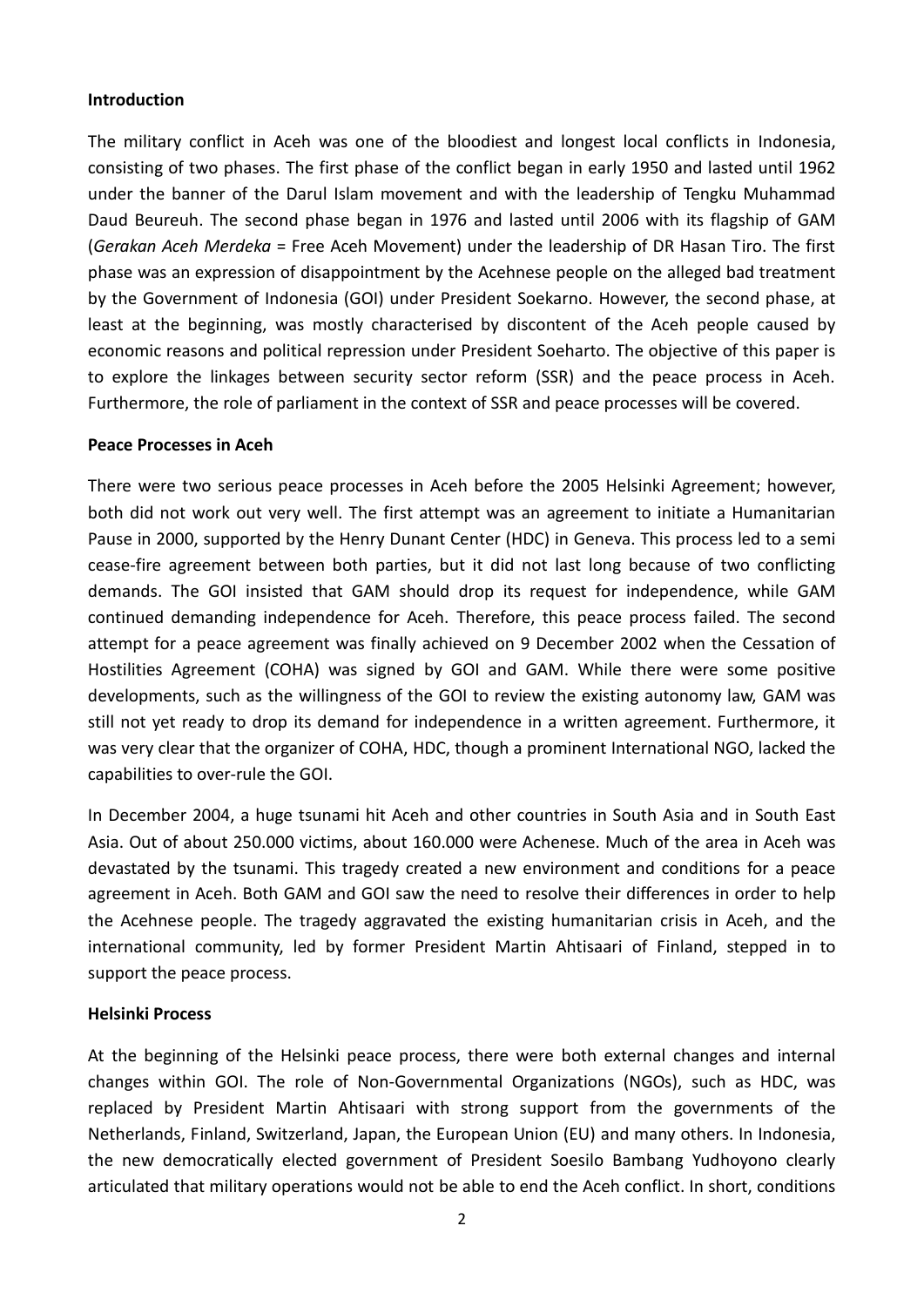were ripe for both sides to negotiate for a peace agreement.

There were five phase of negotiations which were held in Helsinki. The EU and the Dutch and Finnish governments provided strong support to the process and facilitated the meetings. President Ahtisaari acted as a mediator in his capacity as chairman of his NGO, the Crisis Management Initiative (CMI). Yet, he had the prestige and title of the former President of Finland. The negotiation assumed the principle of "nothing was accepted before everything was accepted". This principle was very important in reducing the internal pressure on the GOI from the ultranationalist opposition within the military and the opposition parties, especially PDIP (*Partai Demokrasi Indonesia Perjuangan* = Indonesian Democratic Party Struggle) under former president Megawati.

As predicted, when representatives of GAM and GOI finally signed the Memorandum of Understanding (MOU) of the Helsinki Peace Agreement, there was strong opposition from the nationalist camp. In the DPR RI (*Dewan Perwakilan Rakyat* = Parliament of Indonesia) and especially in Commission I on Defence and Foreign Affairs, there were discussions of possibly launching "an interpellation" against the government. The members of the parliament were in particular angry with the MoU as it would give GAM substantial concessions. These concessions ranged from the political system, customary laws, religion and the economy to other benefits. They were almost accused of betrayal by the side of the government of President Soesilo Bambang Yudhoyono.

Some contentious articles in the MOU were related to local political parties, the implementation of Shariah law in Aceh, the name of local parliament instead of the typical name of DPRD I (*Dewan Perwakilan Rakyat Daerah tingkat I* = Local Peoples Representative Council Province) used in other provinces, and the fact that the local parliament in Aceh was to be renamed DPR (The Parliament) of Aceh. There was also an article requiring the agreement of the Governor of Aceh for the appointment of the Aceh police chief. More importantly, Aceh must receive a bigger proportion of any mineral and mining activities in the province. However, the pro - government political parties in the parliament were able to convince the opposition that the Helsinki agreement was a good start to advance the peace process in Aceh.

Why was the majority of parliament optimistic about the Helsinki agreement? It was noted that the Helsinki MOU was a comprehensive peace agreement which addresses many or most of the key issues of the root causes of the conflict. The MOU, for the first time, utilised Disarmament, Demobilisation and Reintegration (DDR) as part of the peace process framework. Furthermore, the Helsinki agreement addressed a wide range of issues, including legal factors, human rights issues, economic incentives, and reconciliation. There was also a mechanism for dispute settlement and a call for the establishment of an Aceh Monitoring Mission (AMM).

Disarmament and demobilisation provided the basis for ending deep seated hostilities between TNI (*Tentara Nasional Indonesia* = Armed forces of Indonesia) and GAM. The MOU also stipulated that former GAM combatants may join TNI or Police forces without facing discrimination. For GAM, there was a kind of relief because the MOU also required TNI and the Police to withdraw its non – statutory forces from Aceh. These important steps were necessary to counter the demand of GOI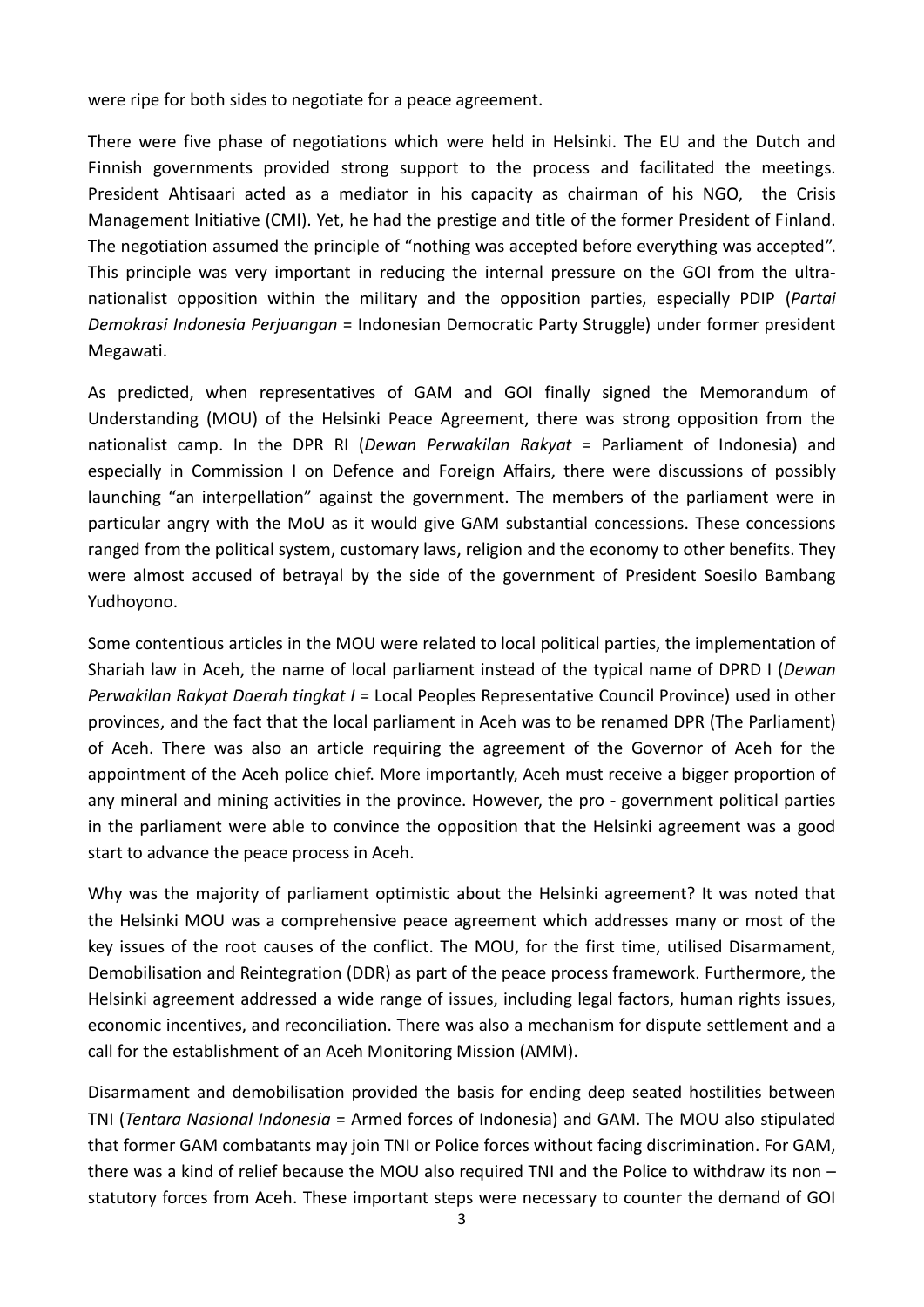that GAM should surrender its weapons and should demobilise its armed wing.

The Helsinki agreement was a great step to stop violence and military conflicts in Aceh because it provided the opportunity for every party to claim "victory" for their respective constituencies. The GOI was content because GAM accepted the idea of local autonomy and renounced the demand for independence; on the other hand, GAM was satisfied because it was not disbanded and may transform into a political party. As a result, both can claim victories and none became losers in the negotiations.

### **Role of Parliament: Debating and Voting on Conversing the Peace Agreement into Law**

The Aceh Peace Agreement was initially welcomed with less optimism from many stakeholders, especially before the DPR passed the law number 11 / 2006 on The Aceh Government. However, there was genuine support within the government and the parliament that the best solution should be found for the Acehnese people. All stakeholders agreed that the Law on The Government of Aceh (LOGA) must be by, from, and for the people of Aceh. This meant that, for preparing and writing the draft law, it must meet the criteria of giving the best possible solution for the Acehnese people. The draft law was prepared by a special team in Aceh with the participation of civil society, the Parliament of Aceh, representatives of the government of the Province of Aceh, and academics from four local universities. This was the most comprehensive draft for a local government ever submitted to DPR RI.

At the time, there were 560 Members of Parliament (MPs) in the Indonesian national parliament, of which only 12 members represented Aceh. At the beginning of the debates on the draft law of Aceh, there were some complaints from members representing other regions that the GOI was conceding too much to Aceh. The debates focussed on how much autonomy GOI should be giving to Aceh. Moreover, there was an issue on how to synchronize "shariah" and national laws. Another issue was raised on the integration of "wilayatul hisbah" (religious law police) into the national police system. Should a non-Muslim in Aceh be required to obey shariah law? How do you protect minority rights in Aceh? Resentment was obvious because Aceh received many perceived "rewards". Nevertheless, the support for the peace process was stronger than its opposition.

Opposition and criticism against the Helsinki agreement and the draft law on Aceh was expressed not only from the opposition PDIP, but also from the Speaker of DPR, Agung Laksono, who was also a senior leader in the Golkar Party, a member of the coalition government. Megawati criticised LOGA of giving independence to GAM. Although the Speaker of the DPR reminded the public, and especially members of the DPR, that "extra" concessions are not to be given to GAM, other political leaders warn that giving the opportunity for GAM to establish local political parties will follow the lessons of local separatism, such as what occurred in Catalan, Spain, or in Quebec, Canada. Local political parties were seen as an instrument of the political separatism movement.

On the role of woman in Aceh, there was a concern that the implementation of Shariah law will become problematic for women. NGO activists identified several issues related to women. Many of these issues were related to "shariah", such as the interpretation of "berkhalwat" or sitting together between a man and a woman with no relation. Violation of this article in Aceh Shariah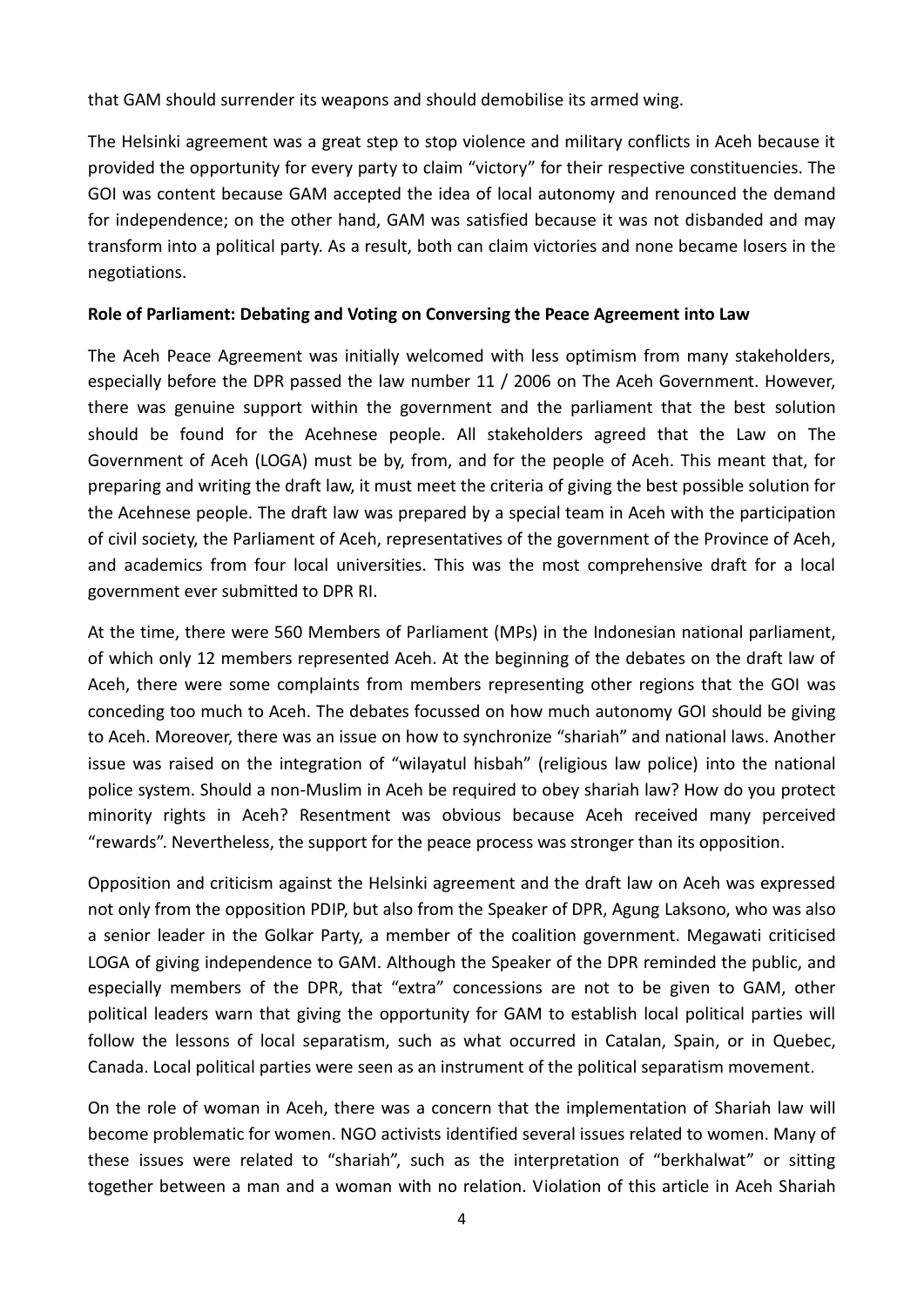law will lead to jail. In fact, implementation of shariah in Aceh later proved to be problematic. Until now, after 8 years when LOGA was passed, many controversies live on.

Key problems in Aceh, which contributed to greater support for GAM, were the lack of economic development and unfairness in distributing natural resources from Aceh. Until early 2000, before the Tsunami and the current peace agreement, there was a lack of opportunities for doing business in Aceh. Despite its abundant gas reserves and other natural resources, the Acehnese people had not seen any sign of prosperity in the province. If someone had visited Banda Aceh, the capital of the province at the time, they would not have been able to find a decent hotel with a 4 star rating. It would be lucky if they were able to find a room at a 3 star hotel. There was also the occasional black-out of electricity because of a lack of power supplies.

Other key issues of the Aceh peace agreement as legalized in LOGA were the issues of human rights and of reconciliation. There was an article stipulating the establishment of a Human Rights Court in Aceh. Yet, the question was: what would be the jurisdiction of the court? What and whom would be investigated and tried by this court? Would it only deal with past abuses or also with current abuses? Since the alleged abuses and violations of human rights were committed by GAM and TNI, the issues of human rights never materialised. In fact, former GAM combatants were occupied competing against each other for local offices using local parties.

Until recently, both the military and politicians in Jakarta saw the Aceh conflict as a product of dissatisfaction from a few disgruntled local leaders. So, instead of addressing the real issues (human rights abuses, economic disparities, discriminations, political abuses and the betrayal of Acehnese people), the central government sent more troops to Aceh. As a result, there was more violence and conflict in Aceh. Therefore, when the Helsinki agreement was signed in 2005, there was a genuine hope for a new beginning, since it addresses the real issues in Aceh. The atmosphere of optimism was translated into "The Law on Aceh" with many challenges. The opposition party in Parliament, PDIP of Megawati, was the main party who initially openly expressed their objections. However, their opposition was defeated through strong public support in Aceh and in many parts of Indonesia. Some Christian elements within PDIP voiced their disagreement with "shariah law" in Aceh. However, since Aceh is well known and famous in Indonesia as "a verandah for Mecca", there was a strong argument that Islam is part of integral daily life in Aceh.

#### **Conclusion**

Translating an MOU such as the Helsinki Peace Agreement into a legal framework of the Law on Government of Aceh was not an easy task. It was not like a ratification process, because it was not an agreement between two countries. The Helsinki MOU was also very sensitive due to past failures of many agreements. The draft of LOGA was prepared by local academics and politicians in Aceh, but there were suspicions that it would be watered down by the DPR RI. This did not happen, as there was strong support for the peace agreement in Aceh, internally and externally. During the deliberations of LOGA, for about six months, members of special committees on LOGA visited and met with many stakeholders in Aceh. Based on these visits, they concluded that many Acehnese want to see peace and support peace agreement.